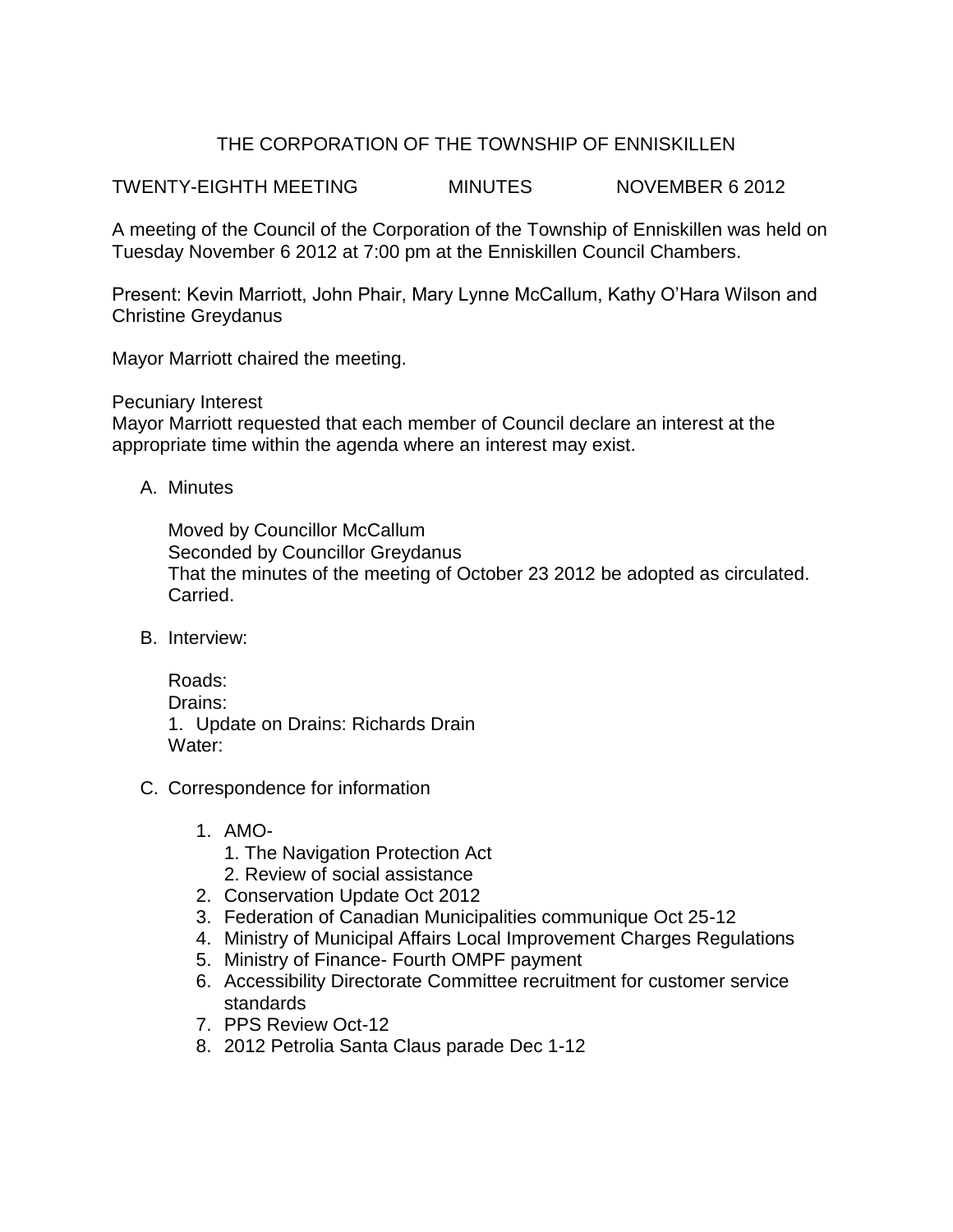Moved by Councillor Greydanus Seconded by Councillor O'Hara Wilson That correspondence items 1-8 be received and filed. Carried.

- D. Correspondence requiring motions
	- 1. Libro Financial-Signing Authority resolution

Moved by Councillor Greydanus Seconded by Councillor Phair That the Libro signing authority resolution be approved. Carried.

- 2. Resolution West Lincoln expand scope of health study relating to wind turbines
- 3. Resolution West Lincoln moratorium on Industrial Wind Turbines
- 4. Resolution West Lincoln moratorium on Industrial Wind Turbines until study undertaken concerning impact on livestock.

Moved by Councillor Phair Seconded by Councillor Greydanus That the resolutions from West Lincoln be received and filed. Carried.

E. Accounts

Mayor Marriott declared an interest in that his brother was being paid through the accounts.

Moved by Councillor Greydanus Seconded by Councillor O'Hara Wilson That the accounts be paid as circulated: Cheque: 5255-5279: \$206,710.62 Cheque: 5280-5298: \$43,988.15 Cheque: 5299- \$17,295.33 Cheque: 5300-5308: \$ 4,814.63 Carried

- F. Bylaw
	- 1. Bylaw 71 of 2012 Late Water Connection
	- 2. Bylaw 72 of 2012 Inwood Fire Agreement
	- 3. Bylaw 73 of 2012 Confirmation Bylaw
	- 4. Bylaw 74 of 2012 A Drain Rating Bylaw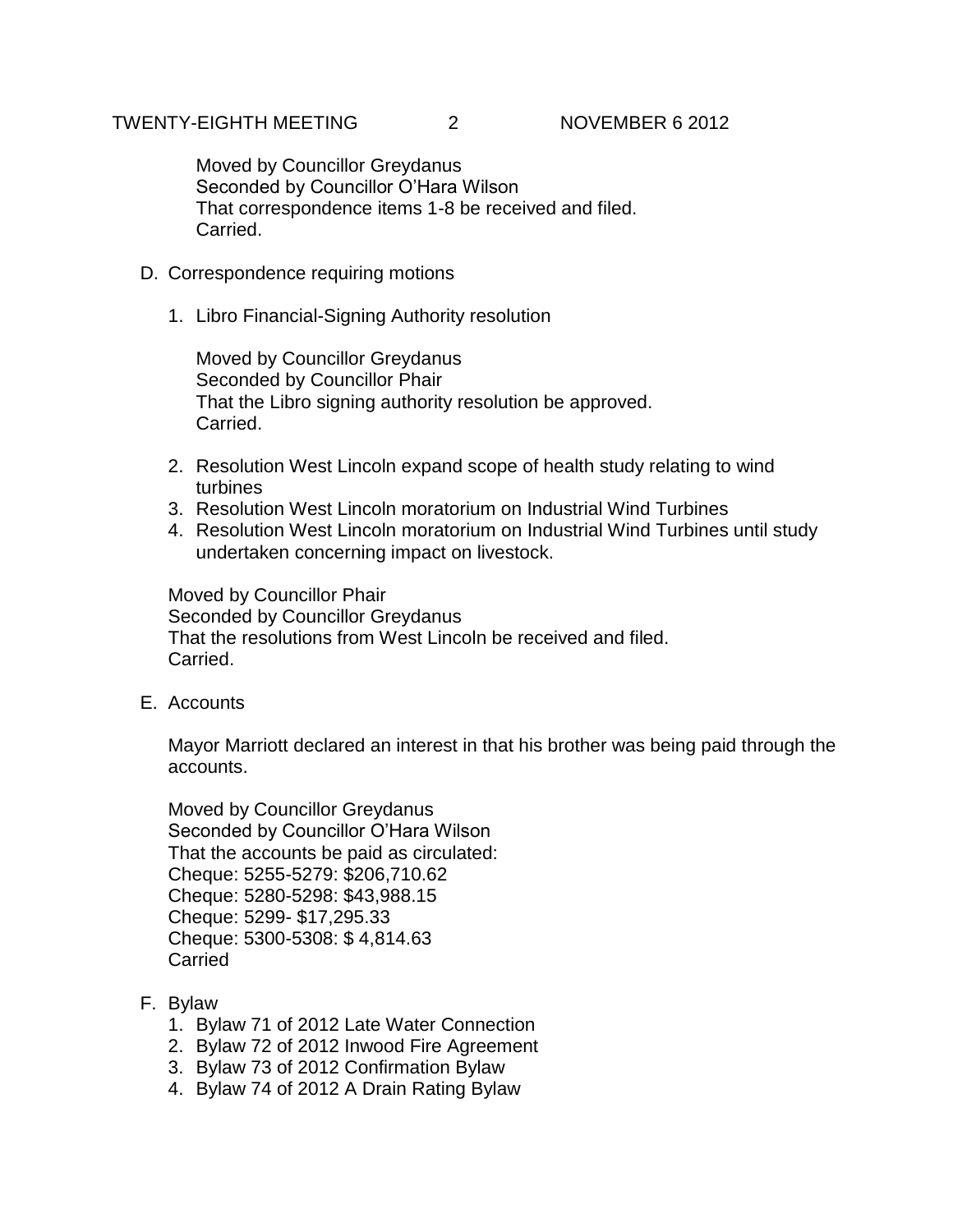## TWENTY-EIGHTH MEETING 3 NOVEMBER 6 2012

Moved by Councillor O'Hara Wilson Seconded by Councillor Greydanus That first and second reading be given to Bylaw 71, 72, 73 and 74 of 2012 Carried.

Moved by Councillor McCallum Seconded by Councillor Phair That third and final reading be given to Bylaw 71, 72, 73 and 74 of 2012. Carried,

## G. Other Business

1. County of Lambton Woodlands Conservation Bylaw

The Clerk was instructed to send a letter to Dave Posliff requesting clarification on development of woodlots in urban areas, why regulating ruts in woodlots is important, why fines are necessary, how fees were determined and how the bylaw was to be enforced.

Mr. Posliff was to be asked to make a presentation to the municipal council on the bylaw.

Moved by Councillor Greydanus Seconded by Councillor O'Hara Wilson That a letter be sent to the County of Lambton requesting clarification on the amended tree cutting bylaw. Carried.

Ray Dobbin attended the meeting and discussed drainage matters with the Council.

Mr. Dobbin noted that the Richards Drain did not need to be cleaned. He reported that there was eight inches of free board for the tile on the Scott and Drope properties.

He reported that the bridge for the Baur property was failing.

Moved by Councillor Greydanus

Seconded by Councillor O'Hara Wilson

That the Engineer be instructed to proceed to tender the bridge replacement for the Baur property on the Richards Drain. Carried.

The Engineer reported that the bridges had been completed on the  $4<sup>th</sup>$ Concession Drain. He noted that Carl Martin had requested that his access bridge on the  $4<sup>th</sup>$  Concession Drain be replaced. The Engineer reported that a new culvert had been ordered and would be installed.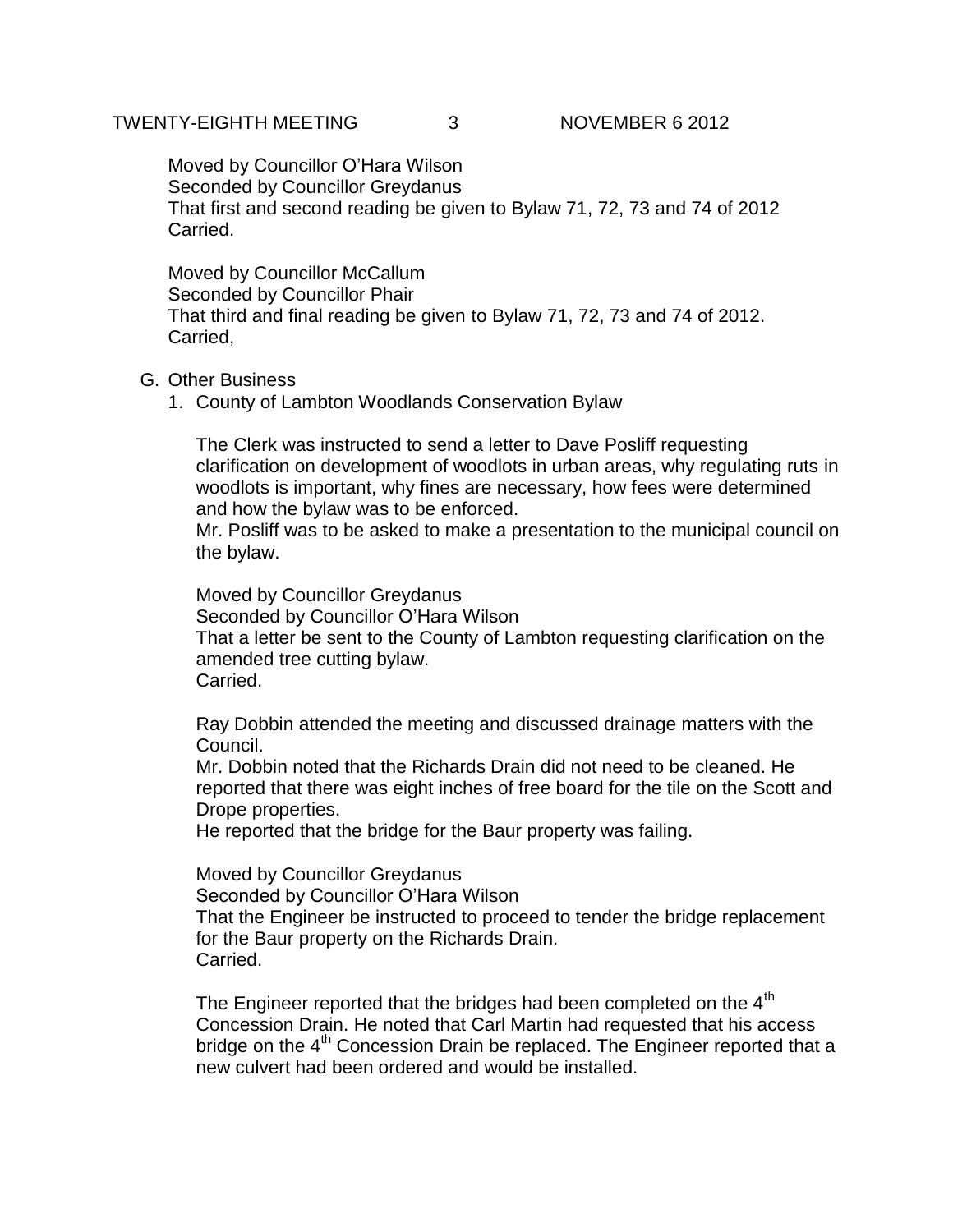Mayor Marriott reported that he had received complaints concerning the contractor on the  $4<sup>th</sup>$  Concession Drain working after three inches of rain. The property owner had complained that the contractor had tracked around his buildings to continue cleaning the drain

Mayor Marriott noted that there had also been concerns with respect to the settlement of the tops of the access bridges on the drain.

The Engineer noted that he would contact the contractor to level the bridge accesses.

The Engineer reported that McKenzie & Henderson had until December 1 to complete the work on the McGeachy Drain. He noted that if the contractor had not started he would look to another contractor to complete the work.

It was noted that the Garrett Drain report would be considered at the next regular meeting.

The Engineer discussed the petition received from for the Rumbold Drain. The erosion was occurring primarily on the neighbouring property.

Moved by Councillor Greydanus

Seconded by Councillor Phair

That a site meeting be held on the Rumbold Drain with Councillor O'Hara Wilson as Council representative to discuss with the property owners what course of action to follow.

Carried.

Councillor O'Hara Wilson questioned whether any action had taken place by the County of Lambton to lower the culvert on the O'Dell Park Drain crossing Oil Heritage Road.

The Engineer noted that he would contact the County public works department to discuss the matter.

Mayor Marriott questioned whether any further action had taken place in regards to Ron Thompson's crossing on Fox Creek. The Engineer reported that a contractor had been contacted to undertake the work but was unable to get to the site due to weather conditions.

2. Minutes Inwood Fire March 26 2012

Moved by Councillor Phair Seconded by Councillor McCallum That the minutes of the Inwood Fire Department of March 26 2012 be received and filed. Carried.